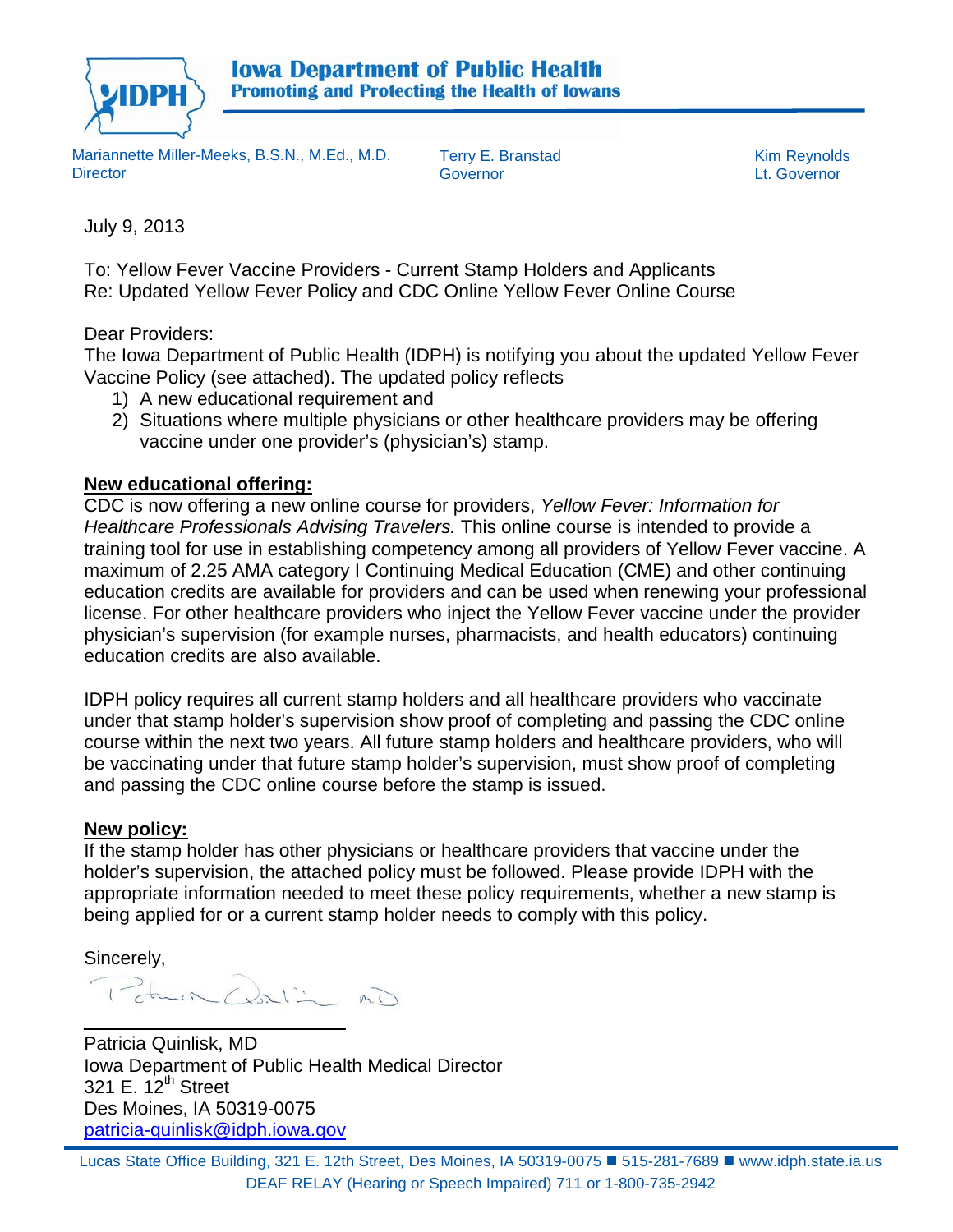## STATE OF IOWA Department of Public Health

# **Yellow Fever Stamp Request Policy # 5.4**

#### **Background and Purpose**

To administer Yellow Fever (YF) vaccine in Iowa, a physician must apply to become a YF Certified Uniform Stamp Holder. Certified uniform stamp holders have been granted the authority by the State of Iowa, Department of Public Health to administer yellow fever vaccine to the public. Every certified uniform stamp holder is issued a unique stamp that is used for international verification that a traveler has been vaccinated against yellow fever. The unique stamp is property of the State of Iowa, Iowa Department of Public Health (IDPH), and is subject to recall at the discretion of the Department. Sanofi Pasteur, the only yellow fever vaccine manufacturer in the United States, will ship yellow fever vaccine only to a designated center associated with an active certified uniform stamp holder.

The purpose of this policy is to outline the information that is required for a licensed physician to apply for a Yellow Fever Stamp and become a YF Certified Stamp Holder, and the process IDPH staff shall follow to fulfill the request.

#### **Definition**

Yellow Fever Stamp: The stamp assigned to a physician using his or her medical license number which authorizes administration of the Yellow Fever vaccine.

#### **Policy**

A physician must follow this policy to become a YF Certified Uniform Stamp Holder. This information is also located on the IDPH website; A-Z index under "Y" for Yellow Fever Vaccine Provider Information.

The physician applying for a Yellow Fever Stamp must submit the following information to IDPH:

- a. A letter written by the physician and addressed to the Iowa Department of Public Health, on office letterhead stating that he/she is applying to become a YF Certified Uniform Stamp Holder.
- b. A statement that the physician will maintain at least five doses of the vaccine on the shelf at all times;
- c. The physician's Iowa medical license number;
- d. The physician's clinic address;
- e. The exact facility address where the Yellow Fever vaccine will be shipped if the shipping address is different from the physician's clinic address. This address must match what is given to Sanofi Pasteur as a shipping address;
- f. An email address for the physician;
- g. A check for \$25.00 (made out to the Iowa Department of Public Health) for the stamp. This fee will be deposited into Org.#1501, to which the cost of the stamp and shipping will be billed.
- h. A statement that a record of the vaccine will be entered into Iowa's Immunization Registry Information System (IRIS).
- i. A copy of the written instructions regarding adverse reactions that will be provided to each patient.
- j. A statement describing and assuring correct storage and handling of the vaccine.
- 2. A check for \$25.00 (made out to the Iowa Department of Public Health) for the stamp.
- 3. If the applying physician is part of a medical group or a practice (same geographically located clinic) with other physicians who will be prescribing Yellow Fever vaccine under the same stamp (i.e. a travel clinic) then the applying physician must provide the following information:
	- a. A description of the medical practice and a list of all other physicians who will be prescribing or administering the Yellow Fever vaccine using the applying physician's stamp.
	- b. Documentation establishing that each physician listed has completed and passed the CDC's online Yellow Fever Course and is licensed to practice in Iowa.